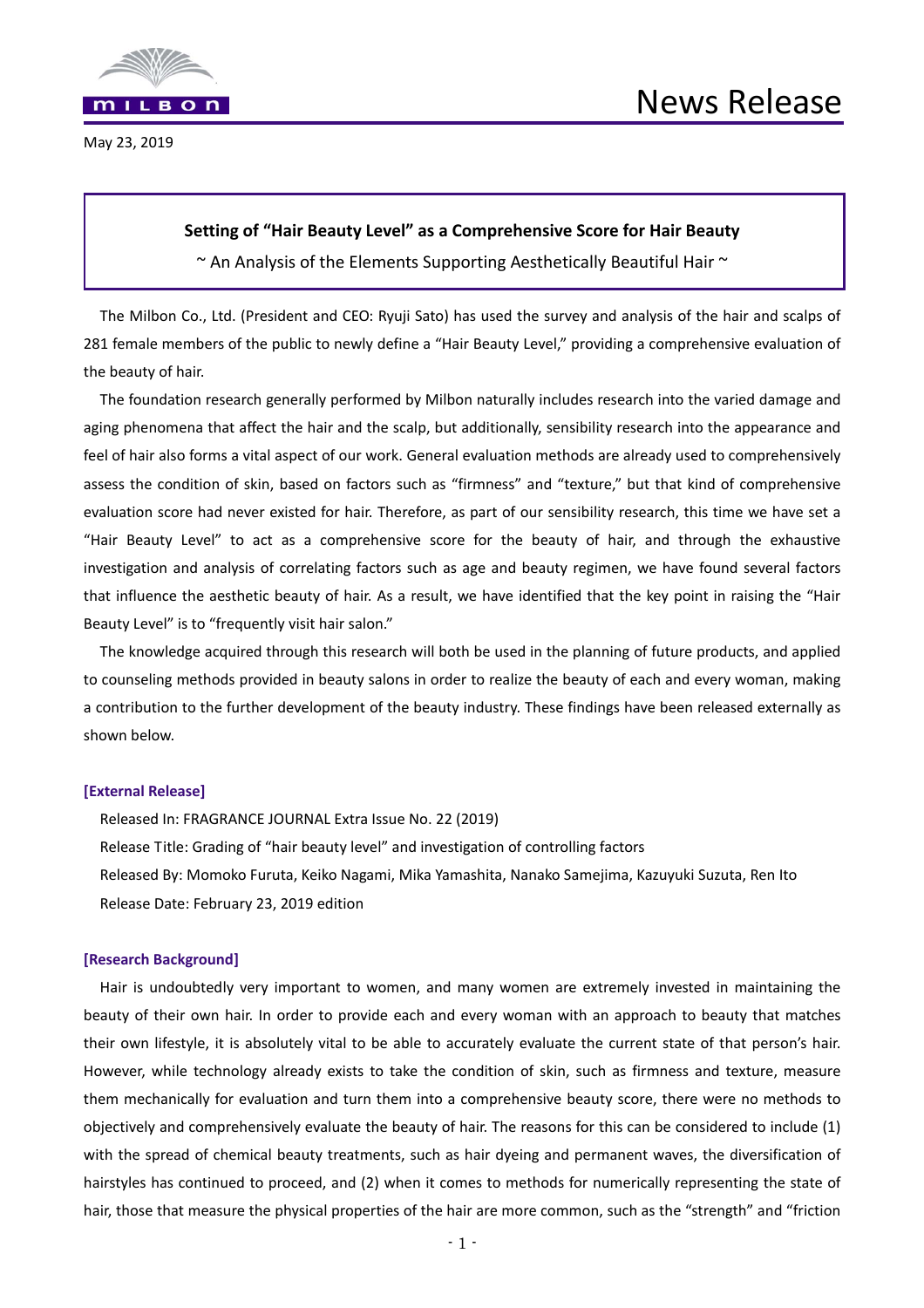coefficient" of single strands of hair, meaning there are few methods of taking overall measurements.

In this research, therefore, Milbon challenged the creation of an overall evaluation of the beauty of hair based on photos taken from behind 281 women, and exhaustively investigated the correlation between a variety of parameters, including age, beauty regimen, and mechanically measured data.

## **[Research Results]**

Informed consent for participation in the experiment was obtained from 281 Japanese women aged between 20 and 79, who were then photographed from behind and their aesthetic beauty evaluated completely removed from factors such as their age and beauty salon history. This comprehensive score was called the "Hair Beauty Level," and as the result of grading through discussion between seven evaluators, grading was achieved on an 8 point scale, with the cluster considered the most beautiful graded as hair beauty level 8, and the cluster the least beautiful graded as hair beauty level 1 (Fig. 1).

In order to investigate the factors supporting the acquired hair beauty levels, the correlative relationship between more than ten sensory evaluation values was investigated, including "feeling of luster" and "feeling of unity." The results indicated that, across all ages, the three most important elements for beautiful hair are "having luster," "having few grey hair," and "having few aged hair (frizzy hair caused by age)." As all of these can be predicted to be related to age, this indicates that hair beauty level decreases with age. However, when the relationship between age and hair beauty level was investigated, while a trend for it to decrease with age was observed, the distribution of hair beauty level in people in their 20s to 50s was wide, and a major difference was found in the hair beauty of women of same age (Fig. 2). This suggests the potential for suitable beauty salon treatments and daily care to maintain a higher hair beauty level when compared to other people of the same age.

Therefore, a survey was implemented with more than 100 questions concerning awareness and actions relating to hair, investigating the beauty regimen that contributes to beautiful hair in each age range. In particular, the results of the survey for women in their 50s indicated that those in the high cluster of hair beauty level 6 ‐ 8 went to beauty salons more frequently than those of level 5 or lower (Fig. 3). There was no disparity in the amount of money spent per visit to the beauty salon, indicating that the secret to beautiful hair in the 50s is rather than spending a lot in a single visit, to visit more frequently and have proper care performed. Furthermore, many women in their 20s have long hair, and just let their hair continuously grow, but the importance of frequent haircuts to maintain the condition of the tips of the hair was also discovered.

As displayed by these results, providing suitable advice to each individual woman in order for them to change their beauty regimen holds the potential for them to achieve hair that is more beautiful than their current condition. In the future, we are planning to use the already collected photographs of thousands of further women's hair to investigate the relationship between sensory evaluation results, activities relating to beauty, and hair beauty level in more detail.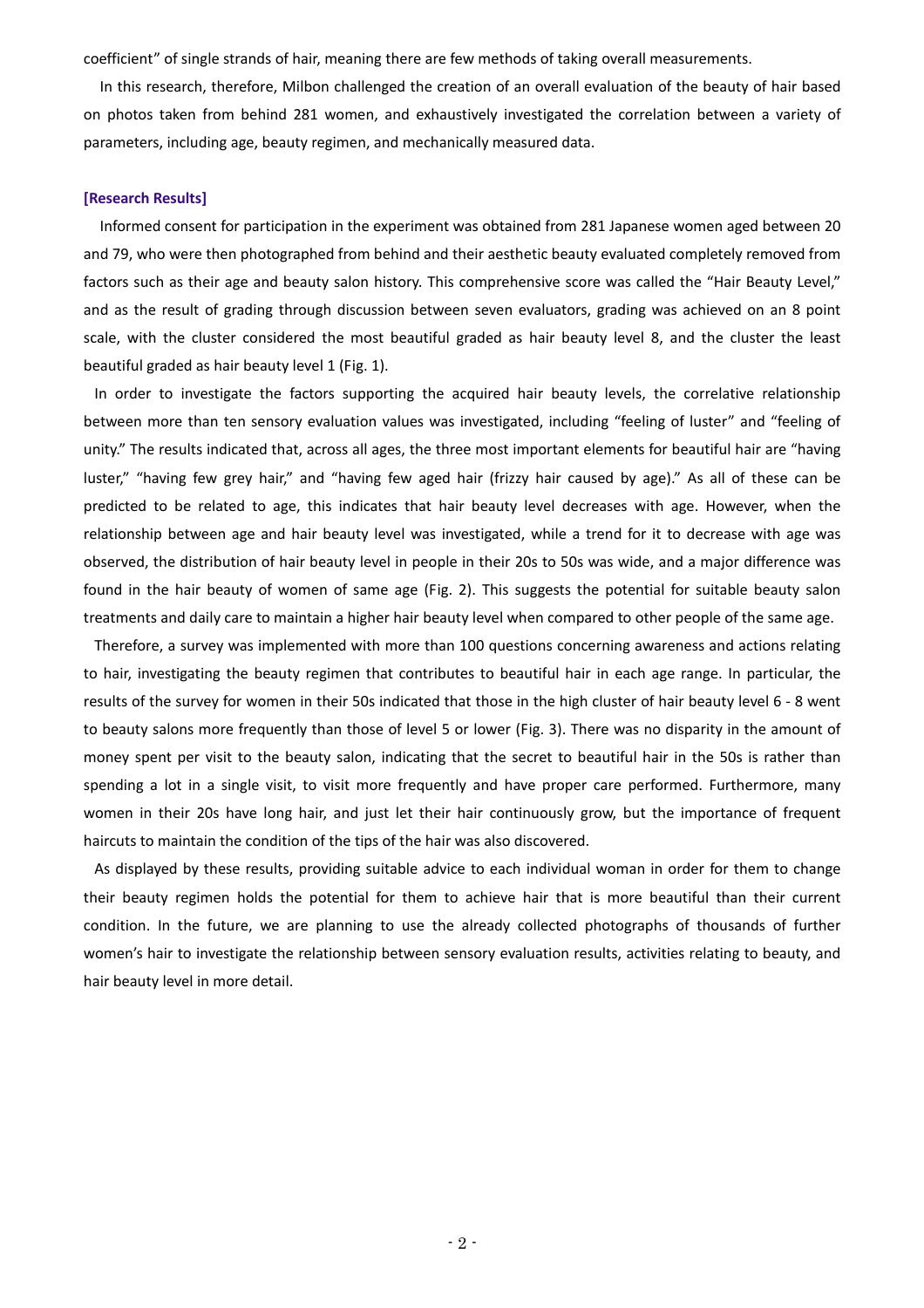

# [Reference Materials]



# **Fig. 1 The Distribution of Hair beauty levels Among 281 Women**

**Examples of each level are displayed using two patterns, (a) low light short hair, and (b) high light long hair.** 





**There is a tendency for hair beauty level to decrease with age, but there is a wide distribution in the 20s ‐ 50s range enclosed in the dotted line.**